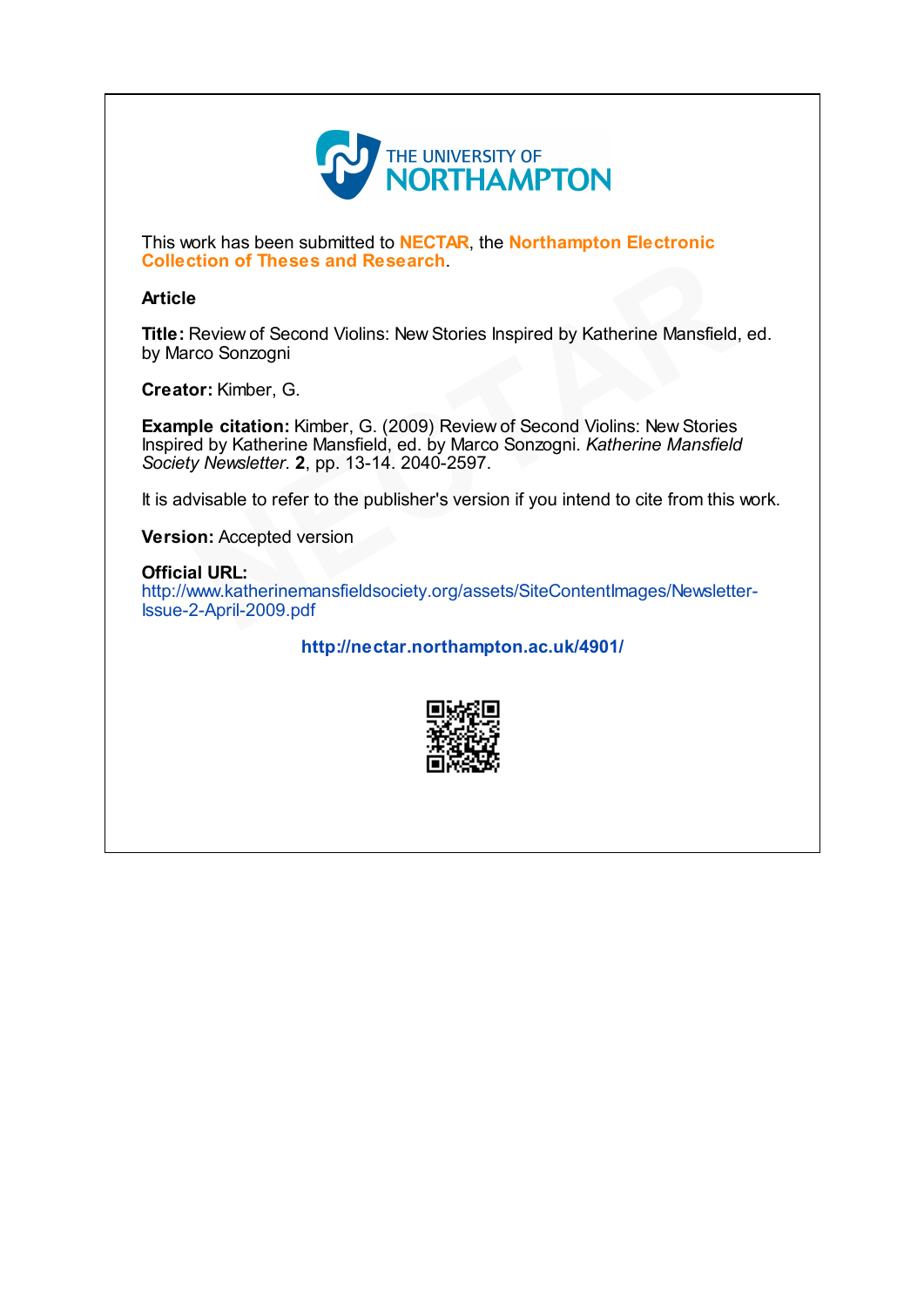## **Second Violins: New Stories Inspired By Katherine Mansfield,** edited by Marco Sonzogni (Auckland: Random House, 2008) ISBN: 978 1 86941 969 1, 405pp.

In this fascinating collection, seventeen of New Zealand's finest writers were each given the opening paragraph to one of Katherine Mansfield's unfinished short stories as a 'kick-off' to a piece of creative writing of their own. The dazzling variety of the results provides a reminder – if any were needed – of the creativity and individualism of a writer's imagination. Some of the authors keep their allotted paragraph at the beginning of their own short story (e.g. Carl Nixon and Peter Wells) – Vincent O'Sullivan places it at the end of his. Bill Manhire is the only one to create a poem:

> You sat at a mirror Composed of old reflections: anticipation first, then great fatigue (16)

The range of ideas takes us all over the world, from London and Paris to the Galapogos Islands; from the icy depths of a Swiss tuberculosis sanatorium, to the glaring heat of an Auckland summer; from an age of servants and Edwardian mannerisms to modern day gay couples and inner-city knife crime. Some authors choose to make reference to Mansfield both directly and more obliquely, others ignore the connection completely.

Enjoyment is purely subjective; because the editor provided so much leeway and absolute freedom of creative expression, the perceived 'success' of any of these stories depends entirely on the reader's personal tastes. The contributors comprise many of New Zealand's finest writers; their talents are not in dispute here. With that premise, there are a handful of stories that will stay in my memory for a long time.

Stephanie Johnson's brilliant piece 'Shell Piano', cleverly manages to encapsulate an unfinished story within another unfinished story, leaving the reader wanting to know more about the fate of the father and his five motherless daughters. Mansfield's story 'Such a Sweet Old Lady' inspires two of the best tales in the collection – by Alice Tawhui and Witi Ihimaera. Both start with the first paragraph from Mansfield's original story, only to then take their literary creations in different, but equally fascinating directions. 'Mrs Travers' in Tawhui's story is evocative of a character Mansfield herself might have created, with echoes of Miss Moss and Miss Brill, looking back over the disintegration of a life. Ihimaera's old 'Mrs Travers' is transformed into a teenage girl in the Galapogos Islands (a timely reminder of the bicentenary of Darwin's birth in 2009). This is wholly a story for today, with its mythical elements, ecological concerns, and the anthropomorphism of the giant turtle 'El Rey', who returns to haunt Mrs Travers on her deathbed.